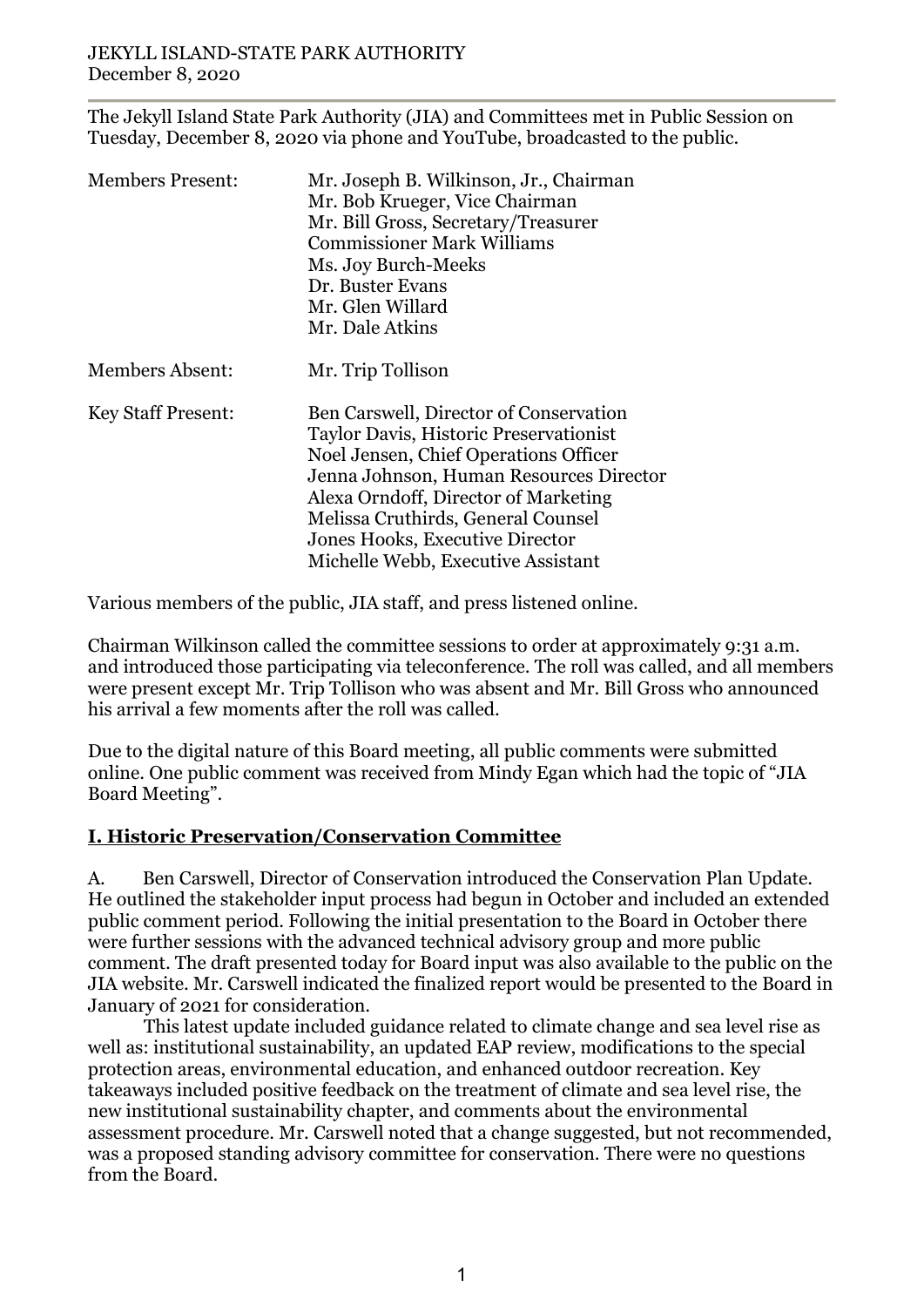B. Mr. Taylor Davis, Historic Preservationist, presented the Mistletoe Wallpaper Project. The wallpaper in the Mistletoe Cottage Sunroom was originally painted silk over rice paper on top of plaster with a bamboo grid pattern. However, it had been damaged and suffered through several water leaks. With funding from the JIA and The Friends of Historic Jekyll Island, a conservation specialist was able to oversee the removal, conservation, and digital reproduction of the historical paper. Through this project the plaster was repaired, the new reproduction paper installed, and the walls were able to be restored to their original paint color. Mr. Davis then showed a video created by Mr. Brian Lee in the JIA Marketing Department showing parts of the process and the finished product. There were no questions from the Board and the committee business was concluded.

### **II. Finance Committee**

Mr. Bill Gross, Finance Committee Chair announced that, due to the early meeting date, there would be no financials for the month. He then introduced the first item of business.

A. Mr. Noel Jensen, Chief Operations Officer provided the request for Jekyll Island Fire Department turnout gear to be purchased from the Fire Equipment Reserve Fund. This request for three sets of gear was for \$8,125.50. Due to COVID concerns the shared inventory of turnout gear has been reduced and this purchase will allow all full-time staff to have their own set of gear. Commissioner Williams moved to approve the request. Mr. Krueger seconded the request. The motion was unanimously approved with no objections.

### **III. Human Resources Committee**

A. Jenna Johnson, Human Resources Director, introduced the policy update for Attendance and Hours Worked. She reported this policy update outlined on-call requirements and expectations as well as addressing call back time and pay. This update was to provide clarification and consistency across all department responsible for continuation of critical operations. Mr. Krueger moved to approve the policy update and the motion was seconded by Mr. Atkins. The motion was unanimously approved with no objections.

# **IV. Marketing Committee**

A. Alexa Orndoff, Director of Marketing presented the Marketing Department report. In her PowerPoint she first highlighted the island visitation numbers which showed visitations up both holiday weekends overall. Next, Ms. Orndoff highlighted excellent ticket sales, which included several sold-out opportunities. She mentioned that due to this year's budgetary constraints, some lights at the entrance of the causeway had been eliminated, but additional lights had been hung in pedestrian friendly areas of the Historic District instead. The holiday season webpage had been refreshed and had showed a 64% increase in visitation over last year. Ms. Orndoff then discussed the new re-imagination of the Holly Jolly Parade which was a success. Finally, she showed this year's Holly Jolly season promotional video to the Board.

# **V. Legislative Committee**

A. Due to the absence of Mr. Tollison, Mr. Hooks reported for the Legislative Committee. On December 3rd members of the Legislative Committee met with the Governor and his staff to discuss Jekyll Island. Committee members and Mr. Hooks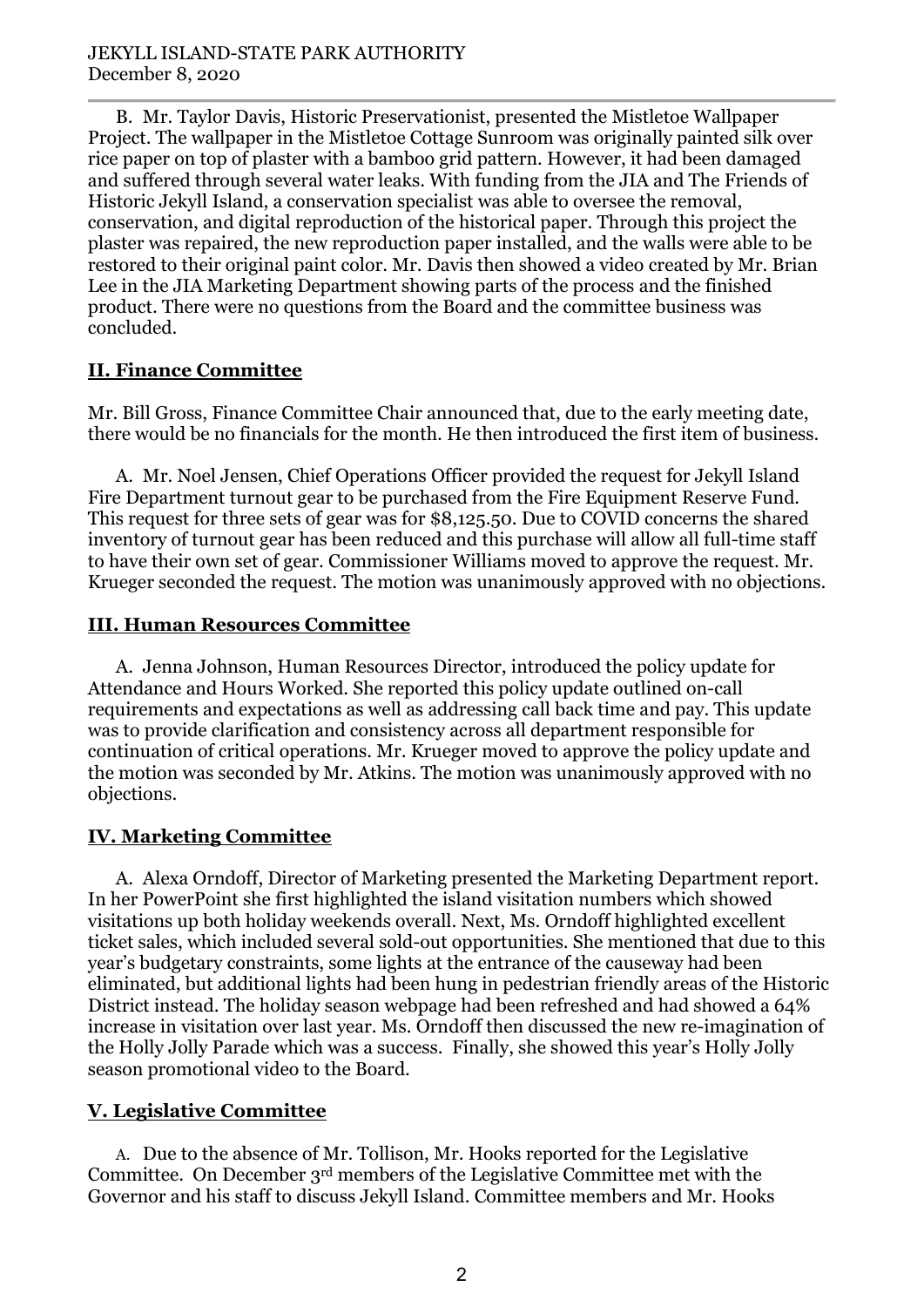provided both an overview of Jekyll Island and the specifics of the Authority requests for the previously proposed campground extension and Public Safety Complex. He reported it had been a good discussion that resulted in a request for additional information. Additional information to the Governor's office would be provided shortly.

#### **VI. Committee of the Whole**

A. Mr. Hooks then spoke to the Golf Master Plan next steps, and a review of National Golf Foundation Findings. After a summary review of the previous Golf Master Plan next steps, Mr. Hooks highlighted some of the most recent information from the Foundation showing the impacts of the pandemic on golf play this year.

The National Golf Foundation Assessment and Recommendation was provided to Jekyll in 2017. Mr. Hooks referred to the recommendations provided in the meeting packet. First, golf is not necessarily a revenue generating enterprise. The statement from the National Golf Foundation (NGF) which stated that without facility enhancements, increased rounds or revenues were unlikely. This statement was cited as a major catalyst for the current Golf Master Plan process. Next, Mr. Hooks discussed the NGF finding which stated there were more holes of golf then could be adequately funded. The NGF recommended a decrease of 63 to 45 holes, which is different then the Vincent Design recommendation for a decrease to 54 holes. He also highlighted the difference between the NGF estimate of renovation, estimated to be about \$14 million dollars in 2017, and the current estimate from the Vincent of \$15 to \$18 million. Additionally, the actual staffing in 2016 during the NGF study was 3.1 full time employees and 2.3 part time employees for 18 holes as compared the NGF recommended standard of 7 full time and 40 part time employees per 18 holes. Mr. Hooks felt that this was a significant indictment of the understaffing levels at Jekyll. However, the report also praised Jekyll staff. Mr. Hooks urged the Board to look deeper at the NGF report moving forward with the Golf Master Plan. He stated he was looking at work session for the Board members to look deeper into these topics.

B. Melissa Cruthirds, General Counsel presented R-2020-5, a resolution approving an amendment to the 2014 Jekyll Island Master Plan to convert from undeveloped area to developed land approximately 2.59 acres for a Georgia Power Company substation. She described the process to date which included the presentation to the Board in September from staff and Georgia Power which requested the recategorization of land for building a more powerful, more adequate substation for the island. She outlined the numerous statutory requirements which had been met in order to amend the Master Plan. Public comments were also presented. Ms. Cruthirds outlined action options for the Board and recommended approval of the resolution. Mr. Gross moved to approve resolution. The motion was seconded by Mr. Adkins. The motion was unanimously approved.

C. Noel Jensen, Chief Operations Officer reviewed the request for Summer Waves new slide complex civil construction package. He spoke to the previous Board actions approving purchase, transportation, and geo engineering for the new slide complex purchased used from the now closed Lagoon Water Park in Pooler. The almost complete engineering, as shown in the Board materials, showed the final placement of the new slide complex between the splash pad and Force 3. In an effort to keep the project timeline intact for the summer season, the final stage of this project has been broken into two pieces, the civil engineering package and the vertical engineering finishing package. The civil engineering package requested by staff was for \$231,000. The request for the vertical